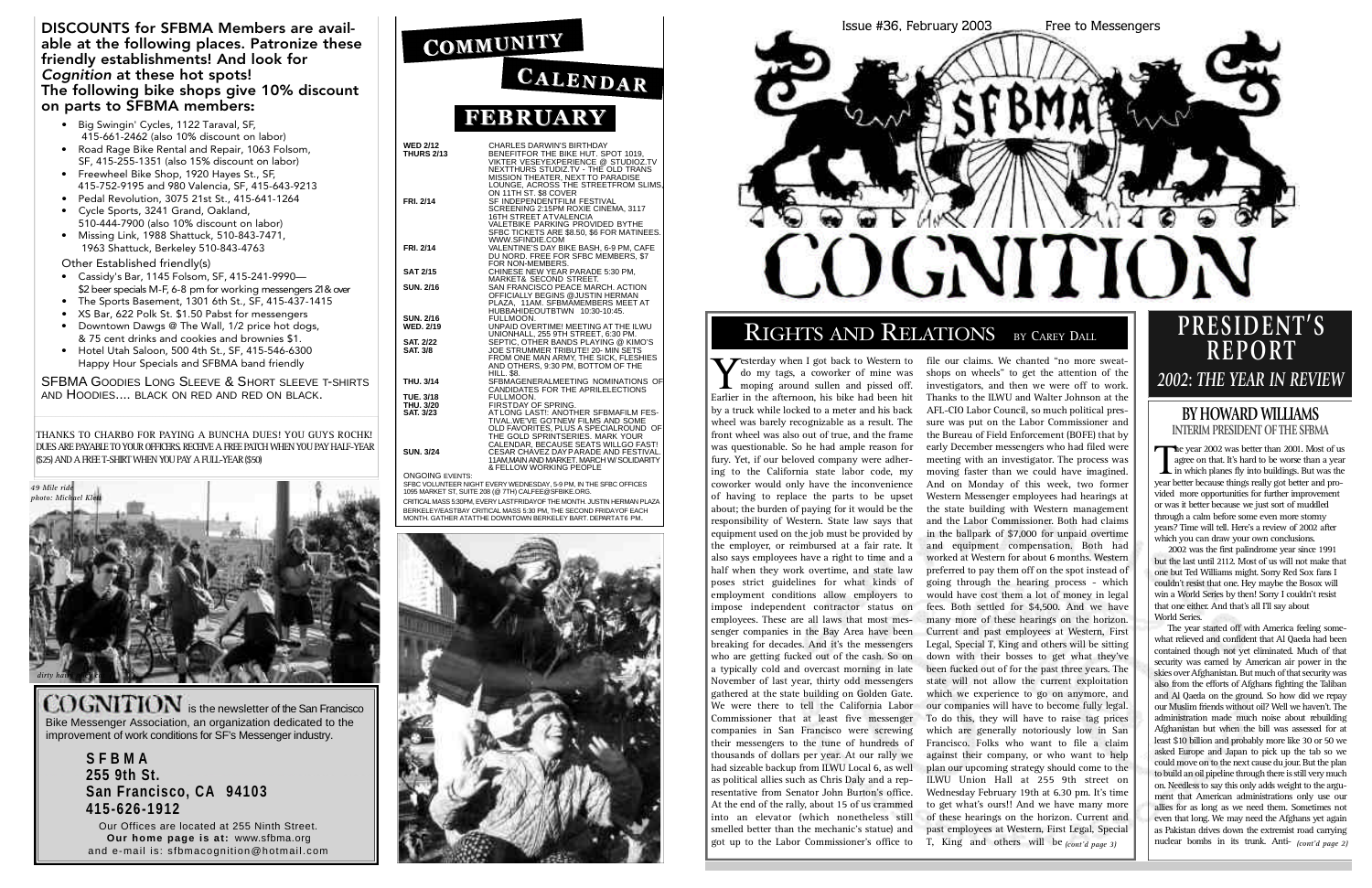**President:** Howard Williams **Executive Director: Carey Dall Secretary:** Jason Whitehead **Treasurer & Copy Editor:** C. Nellie Nelson **Editor: Spiller Layout:** Donny Don Don **Masthead Logo:** Louie Seastres

#### **ESTABLISHED 1990**

The San Francisco Bike Messenger Association was first started as a humorous, yet-in-yer-face, answer to the AMCS; if the owners could have a club, so could we.

#### **WHO WE ARE**

We are you, if you are a current or former employee of the SF messenger industry. This includes walker, bicycle, moped, motorcycle, and driver messengers, as well as order-takers and dispatchers.

#### **WHAT WE WANT**

We want what is well overdue: appropriate compensation for our efforts. This includes a livable wage, health insurance, sick pay, vacation pay, pension plan, equipment compensation, etc. You know, normal workers' rights.

#### **HOW WE WILL GET IT**

We will get it by becoming one unified force,and standing up to the entire industry with our demands. In the past, we have proven that we can stick together to help each other out by holding countless benefits, hosting the best Cycle Messenger World Championships of all time, coming together to pay tribute to fallen comrades, holding toy drives for needy kids,the annual Russian River Ride and even things as simple as creating our own underground social scene each and every day of the week. Now that we have a working agreement with the most powerful union in the Bay Area, the International Longshore and Warehouse Union, we have the experienced backing to stand up in our industry and achieve our goals.

2 Tablespoons canola (or other) oil and **mix it all up.** 

#### **WHAT YOU CAN DO**

**\*\*TVP is textured vegetable protein, a hearty meat substitute. You can get it cheap in** bulk at Rainbow or any health food store, or probably in the health food section of the<br>regular supermarket. Take 1 1/2 c dry TVP, add 1 1/4 c. boiling water, mix good, and<br>let sit for a few minutes before adding to the ab lbs. ground beef with 2chopped onions and substitute it for the TVP, you heartless cow<br>killer!!!

Volunteer for the SFBMA. You can leave a recording that 415-626-1912. Dues are \$5 each month/or \$50 a year and may be paid to Damon, Nellie, Jason and Carey.

Attend as many events as you can without becoming obnoxious as starlings.



#### **Tamale Pie, served up by Nellie**

**This is a vegan recipe that I make for my coop, but it's**

**really easy to make vegetarian or meaty, so I included those variations too. It's based on an earlier edition Joy of Cooking recipe. It's pretty fast to make and has a ton of protein. Thanks to Spiller for the idea of this in the first place. No thanks to my cats who keep walking on the keyboard.llppppppp;;;;;;;;;;;;;;;;;;;;/ > ^. .^<**

**1 can tomato soup**

**1/2 teaspoon pepper**

**2 teaspoons salt** 

**2 Tablespoons chili powder** 

**2 c. corn (drained)**

**1 big green pepper, chopped** 

**3 c. TVP\*\***

**3 or 4 c. pinto beans (If you cooked the beans yourself, make sure they're done before adding.**

**Acidslike tomatoes keep beans from softening more.)**

**Simmer all the above for 15 minutes. Crank the oven to 425 degrees.**

**In a large bowl mix:** 

**2 Tablespoons flour**

**2 Tablespoons sugar (or honey, or just omit)**

**1 Tablespoon baking powder** 

**After mixing those up good, add** 

**2/3 c. (soy)milk**

**2 beaten eggs (optional, I've never used them and everyone still loves it)**



**Then grease up a couple 9" x 13" casserole (or whatever you got) pans, put the bean mixture in, put cornmeal mixture on top (it may sink in, but fear not, it will rise up like underpaid messengers! Viva!).** 

**Bake for 20-25 minutes, til corn layer starts to be brown. If you want, sprinkle with some grated jack cheese before eating. Serves 12!**

In business news last year Abercrombie & Fitch aimed T-shirts insulting Asian Americans at Asian American buyers. It didn't work. Enron's scheme to bilk the state of California back in 2001 worked at the time but then was exposed along with numerous other scandals at that oil and energy company. The untimely death of one Enron insider was ruled a suicide. A few days later in a #1 Sansome elevator I overheard one businessman tell another (CONT'D ON PAGE 3)

#### $\overline{\text{W}}$ EAKLY From The Editor

**1 1/2 c. cornmeal WHAT YOU NEED NEXT**

The Joe strummer in the fall<br>of 1984 when I was 14 years<br>old. My two friends and I<br>skinned school and went to the of 1984 when I was 14 years Lold. My two friends and I skipped school and went to the dilapidated old basketball court in Eugene Oregon known as

# **What's Cookin' ?**

### **WHAT TO DO**

**W H A T T O D O**

# **PRESIDENT'S REPORT** CONT'D FROM P. 1

American extremist parties won control of 2 of that nation's 4 provinces. Just three years ago those parties couldn't get any more votes than Pat Buchanan in Florida.

So having left the Afghans in the lurch we now seem surprised that the confidence we felt last January is so shaky now. Like we've never heard the saying "Reap what you sow". Al Qaeda and its clones beheaded American reporter Daniel Pearl in Pakistan, blew up a nightclub in once idyllic Bali, murdered Israelis in Africa, killed US Marines in Kuwait and continued getting funds from Saudi Arabia and other Persian Gulf petro-states. So what did George Bush do to pass the time? Gear up for war against Iraq. Al Qaeda is only a threat to every American. Iraq is a potential for oil profits. Oh and rebuilding too. Just like in Afghanistan.

Our confidence was also shaken by the DC area snipers. At first we feared it was more foreign terrorism. It turned out to be more fallout from Gulf War I even as we prepare for the sequel.

Even the cultural aftershocks of 9/11 couldn't stop movies aimed at teenage boys (i.e. disaster/action flicks), but Hollywood did make some flicks for people who actually go to the cinema to laugh,  $\text{cry} - \text{or}$  even think. A surprise hit was  $-\text{ and}$  still is "My Big Fat Greek Wedding.". This "chick flick" hit the screens in summer and is still playing. In spring Halle Berry became the 1st African American to take a Best Actress Oscar. "Liberal" Hollywood finally got it.

Solution we all have been able to rake our setting ridiculous spins on the things that also is part expension to the SF because I would rather leave individual computer that the set of the SF because I would rather leave i Weekly regarding the bike messenger's way mentary to those that have been interviewed, of life. At first I was hesitant to make criticism as well as the rest of our dear our dear readof it, considering those jackasses down in ers. China Basin did not feel it important enough This I will say: That article fucking sucked. to make sure that the first page from the poor The submarginal reporting did little to make girl's article wasn't missing. The optimist in up for the submarginal editing. Every one I me held out for that first page, thinking that it have talked to so far has expressed what has may properly portray this community and the now become a litany of complaints that positive connections that develop; a portray- involve misquotes, the shitty choices of who al that I missed in the other eighteen million got interviewed(a point that can be diminpages that were lucky enough to make print ished by the fact that not many others stood last week.

Florida — the state that gave us the 2000 election fiasco and trained Al Qaeda fanatics to fly planes without learning to land — did it again. As in 2000, over 90,000 Sunshine Staters were bounced off the voting rolls before the November election. The vast majority of them just happened to be Democrats — and black. And on Martin Luther King Day 2002 the state presented a plaque to the distinguished black actor James Earl Jones. Sounds OK so far, right? But the name inscribed on the plaque was James Earl Ray — the murderer of Reverend King.

eyes over the coals of Lessley Nielsen' they attempt to understand. Also in part s most recent submission to the SF because I would rather leave individual com-

The Senate GOP leader had a Lott to say at a 100th Birthday party for Strom Thurmond. For his words that a Dixiecrat victory in 1948 would have been better for America, he was reprimanded by Jeb Bush, Brother of George and Governor of Florida, whose state administration had knocked off the aforementioned 90,000 mostly black Democrats from the voting rolls. As a result of his words, Senator Lott had to give up his Senate leadership post while nobody seemed to mind about Governor Bush's actions. Irony and relativism march on in the post 9/11 era.

Why is Florida shaped like a prick? So it can screw the rest of the country!

I would not like to spend so much time diag- thing that we have to explain after having so Others need to know about our issues with ages old and brand new should not be some-

# **JOE STRUMMER RIP 1952- 2002**

Mcarthur court./, home of the ducks. we had scrimped and saved the ten dollars for the admission; an ungodly amount of money for us at the time. This was different: this was THE CLASH. After years of being assaulted by the likes of Casey Casem and Dick Clark we were so pissed we thought we were punk, and usually trying to get drunk. We had to go. we took a bus and got there early and we did not have anything to do, so we wandered around the graveyard across the street just to kill time. after laughing at all of the names

on the tombstones and other silliness, we went to lurk about the stadium. At some point the Clashs' tour bus and pulled up and when they popped out I asked Joe to sign my homemade clash banner that I made with spraypaint and stencils on an old pillowcase. He didn't say anything but put his arm around my shoulder and walked me backstage. Once backstage there was dinner and Paul Simonon told me to eat my vegetables. I don't remember much more than that except Joe was writing the set list for that night's show and asked me to help him out. I was dumbfounded, being a little 14-year old and having one of your heroes treat you like an equal. I requested the song 1977 and Joe said no. I asked him why. He told me cause it's not 1977 anymore, it's 1984. My other choices fared better as he patiently listened. During the conversation he asked me why I was a punk and why I identified with their songs. I told him that I was so sick and tired of all of the top 40's crap that I wanted music that meant something, something to describe the injustice of the world. And to hear from other people that were angry. I told him my two friends were still standing outside and he got a roadie to fetch three backstage passes and to get me a T-shirt(that I still have). He looked after us and made sure that we got front row seats. to this day there are Clash lyrics that will never leave my head.

"all the power in the hands of the people rich enough to buy it while we walk the streets too chicken to even try it."

The last time I saw Joe strummer was backstage in 2002, backstage in Dublin, Ireland at the Pogues. He was milling about, having a pint and chatting people up. Although he did seem approachable, I didn't say anything to him. I didn't know he would die six months later. you can rest in peace, Joe. We're still here to kick it over. - Damon

2

I read that first page on the internet and all understandings and misinterpretations that hope of a fair portrayal was gone. What can come from a relative outsider, commisremained was a tepid description of our lives sioned by a trendy paper to explain us to an and a reincarnation of a previous Weekly arti-even bigger group of outsiders. cle about fight night.

Okay, fine, an article was written about us, organizing, because as much as this concept and the things we have to deal with on a daily may frighten some of my friends, it helps basis deserves press. People who knew little non-messengers realize that there are simiabout us or of our struggles now know that larities with other fights for fairness. The we have nicknames for each other , that messengers struggle is truly the people's ninety-nine percent of us are lunatics, that struggle. What we do not need is to have the there has been a gigantic struggle to be world exposed to us a group of people that treated fairly happening with the biggest have suffered from insignificant results in the messenger companies, that infighting and attempt to organize, and that someone else's feuds can and will be an obligatory part of vision of us in our perpetual ribaldry only that struggle, and that the most imposing makes us fun to hang out with only if you are adversary of the industry hails from Canada in a mood to party. There is more to our and that he has really good anti-dynamic, the fact that our problems are both union lawyers.

nosing this article, mostly in part because I much written about us. myself was tepid on the concept of being Oh, and by that way, I'm pleased to be the interviewed , and chose not to, being leery of how the mainstream media prones itself to

up to be interviewed), and the obvious mis-

new editor.

spill

# **COGNITION**



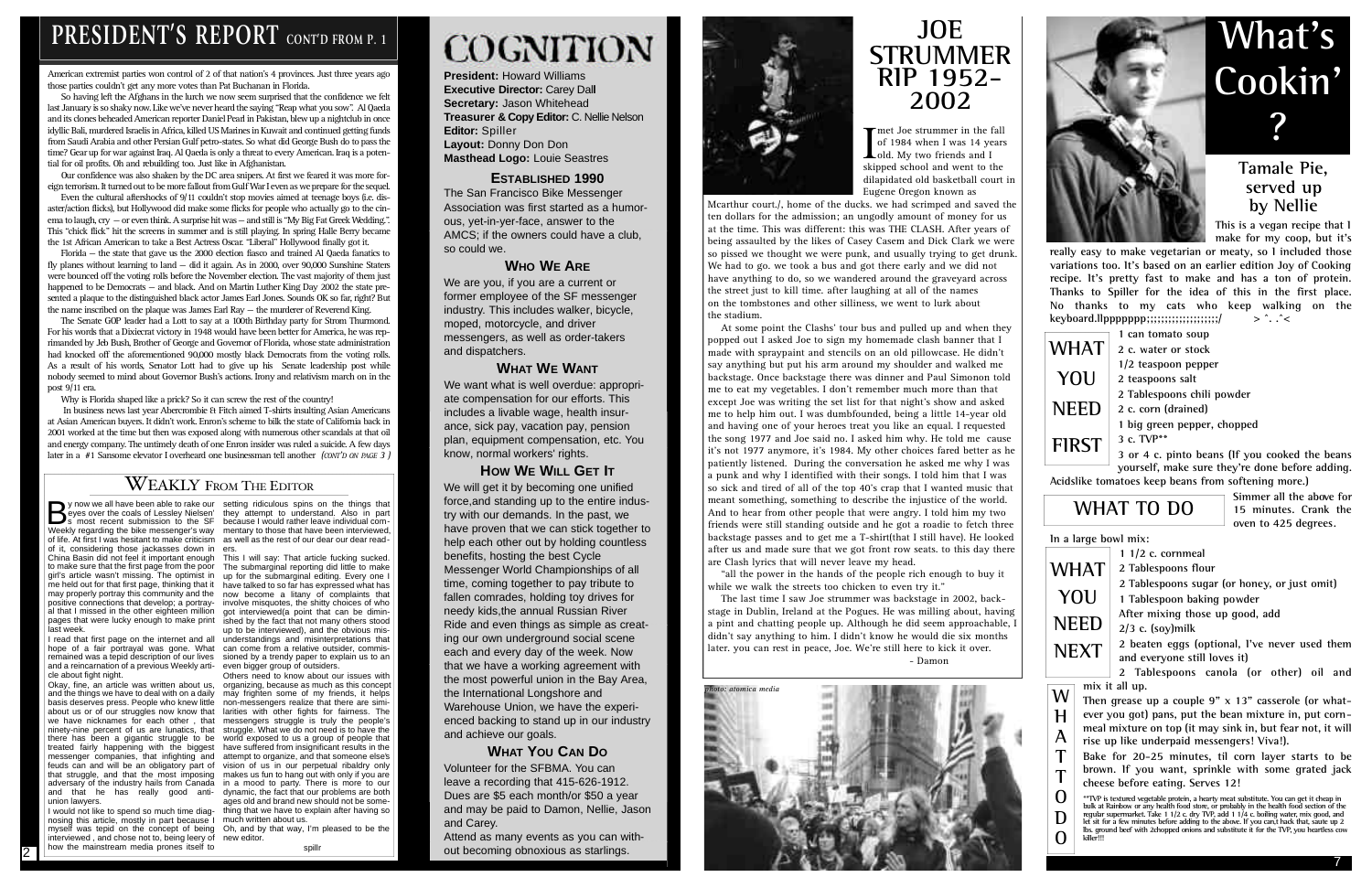## **POP QUIZ!! ANSWERS FROM ISSUE #35**



**SUCH GREAT RESULTS?? IS HE A NATURAL?**



When you ride ALONE<br>You ride with bin Laden Aborde Gent Et to kula Sigle for War ex **SALARA DES TOTAL** BILL MA



**W** former host of ABC TV's "Politically Incorrect" former host of ABC TV's "Politically Incorrect" hen you ride ALONE you ride with bin Laden" is the new book by comedian and commentator Bill Maher, and future host of HBO's "Real Time with Bill Maher". The book is thought provoking and often funny though a little uneven. Maher's blunt with his opinions and everybody (including me)will get offended at some part of the book.. In other words the book is just like its author. Fans of his TV shows will notice that the book's words almost sound like Bill's talking to them. And his bluntness is mellowed by humor and sincerity.

\*Bill Maher's book brings up many issues that need to be a dressed.His analysis doesn't always score and sometimes he's just plain wrong but he deserves mega props for putting them out there. Especially since nobody else is.

The book is 132 pages of which 81 are text. Most of the rest are illustrations that Mr. Maher hopes the US Government will make into posters for the Home Front in the war against terrorism. My guess is that the government will open a secret file on him — if they haven't already. Maher doesn't seem to expect that the government will actually get serious about civilian help in the war against Al Qaeda but he certainly wants all Americans to realize that there IS a Home Front. And it doesn't involve sucker punching the corner grocer.just because he's from a country most of us can't find on a map. The book explores the responsibilities of American civilians in the war against terrorism. The book's title refers to an illustration based on the World War II era poster "When you ride ALONE you ride with Hitler". During that war conserving gas meant there was more for the war effort against Nazi Germany and Imperial Japan. Wasting gas denied it to American troops under fire from the enemy. As Maher points out, now when you waste gas you're financing Bin Laden. As you might guess this is one of my favorite illustrations in the book.

Now before I start picking apart "When you ride ALONE you ride with bin Laden" let's get one thing understood: This is an important

book. Every American who still thinks it's OK to drive two blocks for a six pack needs to read this book. This even includes the people who are getting that six pack for ME! And those of us who don't waste gasoline or other natural resources — except hops and barley malt should read this book so that we can educate others. Some people still don't think there's such a thing as a Home Front in the war against Al Qaeda. Look at it this way : Next time some upper middle class Saudi with a self esteem problem steers a 747 into a building it just might be the one that YOU'RE making a delivery to.

> \* I apologize for ending a sentence with a preposition. I promise it won't happen again.\*\*

**D E C ' 02 POP QUIZ!! #1 A GOOD OUTFIT TAKES A KEEN EYE. ACCESSORIES CAN BE KEY. RALPH SOMETIMES WEARS BIKE GLOVES FOR SPORT AND PLEAS-URE. HOW MANY PAIRS AND WHAT COLOR ARE THEY?** 

## $shift...$ Houston was tons of fun.

\*\* Since 9/11 the Right has declared just about everything beyond questioning. It was in response to Mr. Maher's suggestion that suicide bombers might have some guts that Bush's spokesman Ari Fleischer warned that Americans should watch what "they"say. (Notice that the Right winger referred to Americans as "they" not"we" — but that's a topic for another article.) And since 9/11 the Left— oh the Left, the Left do they enjoy losing or are they just soused to it that they're scared to try something new? Let's just note that the issues that Maher is raising are NOT being a dressed by the Left. The terrorist attacks of 9/11 demand a serious and concrete review of our way of life not just the usual outdated Leftist rants.

As if to level the playing field of the post 9/11 political debates, George Bush has decided to add a sequel to an outdated war while we're already at war against Al Qaeda. But it has been Centrists like Bill Maher who have asked in practical terms if our way of life just might be too extravagant — and ultimately dangerous. He notes the context of corporations seeking offshore tax havens in wartime. Has ANYBODY on the Left done so? When Maher says "We are bogarting the earth" (referring to Americans' consumption of 30% of the planet's resources) he means WE —as in all of us in the USA. The Left seems to imply that only wealthy Americans do that. The Right seems to think that 30% isn't enough.

jacked his face all up...that is, after he was rescued from the other side of the earth. I swear, that's how big they are. Oh, another great little aspect was the 'boot camp' checkpoint. I guess if you screwed up at a checkpoint you were sent to boot camp. They gave Neal the pleasure of being drill sergeant; they also gave him a little megaphone. He spent the whole day screaming into people's ears while they ran through tires, did push-ups and hopped over barrels. The thing that really sticks out in my mind (besides turning

seemed as though every american was complaining about one thing or n other while all he Europeans thought it was great to have the challenge. udith

As I stated, not all of the book is on target. He repeats the common error that US armed forces overthrew the Taliban. That's not exactly true. Our bombing campaign was an indispensable part of the defeat of the Taliban. But until

"You're not supposed to be so blind with patriotism that you can't face reality. Wrong is wrong, now matter who says it." -Malcolm X

*These could also be band names if you ain't got one yet.* Inspired by "The Pedaller's A-Z" on www.bikereader.com

cities and forts float in the air, the grunts on the ground are the ones who have to take them. After the US air campaign weakened the enemy it was the Afghans themselves who routed the Al Qaeda/Taliban forces from their strongholds. In consideration of the book's calls for Americans to know more about the rest of the world and for moderate Muslims to take action against the likes of Al Qaeda ,this error about a



poor but important country deserves mention.

Like "Earth in the Balance"  $-$  Al Gore's best seller about the environmental crisis — Maher's book never mentions the word "bicycle". His plan for combatting gasoline waste is car pooling. Nothing bad about that but what about bikes, fuel cells and public transit?

Maher's worst error is a comment on one page that "people are sheep." This remark is so contrary to the book's theme of citizen responsibility that it almost leaps off the page.

The sometimes glaring errors make the book a bit uneven but over all, "When you ride ALONE you ride with bin Laden" scores more hits than misses. The hits — and even a few of the misses — make you laugh,think or get angry. And with only 81 pages of text you can easily read it in a couple hours and then make it a present for a misguided friend or relative who still drives too much.

I apologize for writing an incomplete sentence. It won't happen again. Promise. Doh!

**ANSWER: NOBODY KNOWS! RALPH PREFERS TO KEEP THIS INFORMATION PRIVATE**

#### **BOOK REVIEW: "WHEN YOU RIDE ALONE YOU RIDE WITH BIN LADEN"**

BY BILLMAHER. 132 PAGES, ILLUSTRATED, \$27.95.

#### **REVIEWED BY HOWARD**

advance: vorrücken spill: verschütten ass: esel bicycle: fahrrad cable: kabel evil: übel, böse. (It could come up, when talking about a lady friend!) flat: wäsche repair: reparieren ride: fahrt. (I wouldn't lie about that.)

tag: anhänger tattoo: tätowierung

#### track: fährte. ( These are real words.) velocity: geschwindigkeit weed: unkraut witness: zeuge wobble: schwanken.

 $\langle$ http://www.bikereader.com/>, used with permission of *Bike* 

It was low on the attendance tip but that was good cause it gave some time to get to know people. Portland did an essay contest entitled 'What does Texas mean to you?'. Hiske and Tullah (from Copeland) won with a cute little rhyme. They even asked me to correct the spelling errors. I think it's amazing they made a rhyme in their second language! Neal (from Dublin) came running up to me to tell me he was going to win because "the Irish are writers" but I put the kybosh on that thinking when I told him how good the Danes' poem was. Imagine everyone's delight when we found out our hosts had mechanical bull riding and a lasso machine at one of the parties. One of the locals taught me a lasso technique so Nikilla (from Las Vegas) and I practiced it for some time and got pretty decent. Dannyboy (from San Fran) instigated a freestyle skid

competition outside the Welcome Party right before the alley cat. They had so much fun they also had one after the finals. The racecourse included a live traffic intersection. Sure, it was controlled by a dude with a flag but it was still cool to have it. The course was as fucked as all of Houston's roads: They had train tracks, loose dirt areas with glass and HUGE potholes. I think everyone got a flat. I have never seen such large potholes in my life!!! The Chrome Bags rep fell into one and

down the wrong street and getting chased by wild dogs) is people's reactions to the course. It



Max (from NYC) and I talked a bit about how americans just seem to complain about everything more than anyone else. Oh yeah, the winners: Thad from Portland won men's and Maria from Seattle won women's but a Houston local managed to nab all the fixie titles like skids and track stands. He was really good; I wish I could remember his name.

#### -Mishka

## **Messenger Dictionary!**

by P.L. Atypus, MD

In the spirit of ironic things that fall into your lap, and foreign policies, I have compiled a short list of bike related words in German! Sorry there are no examples of them in action because of *ded letztertermin* (deadline). So sit back and *vergnügen* (enjoy).